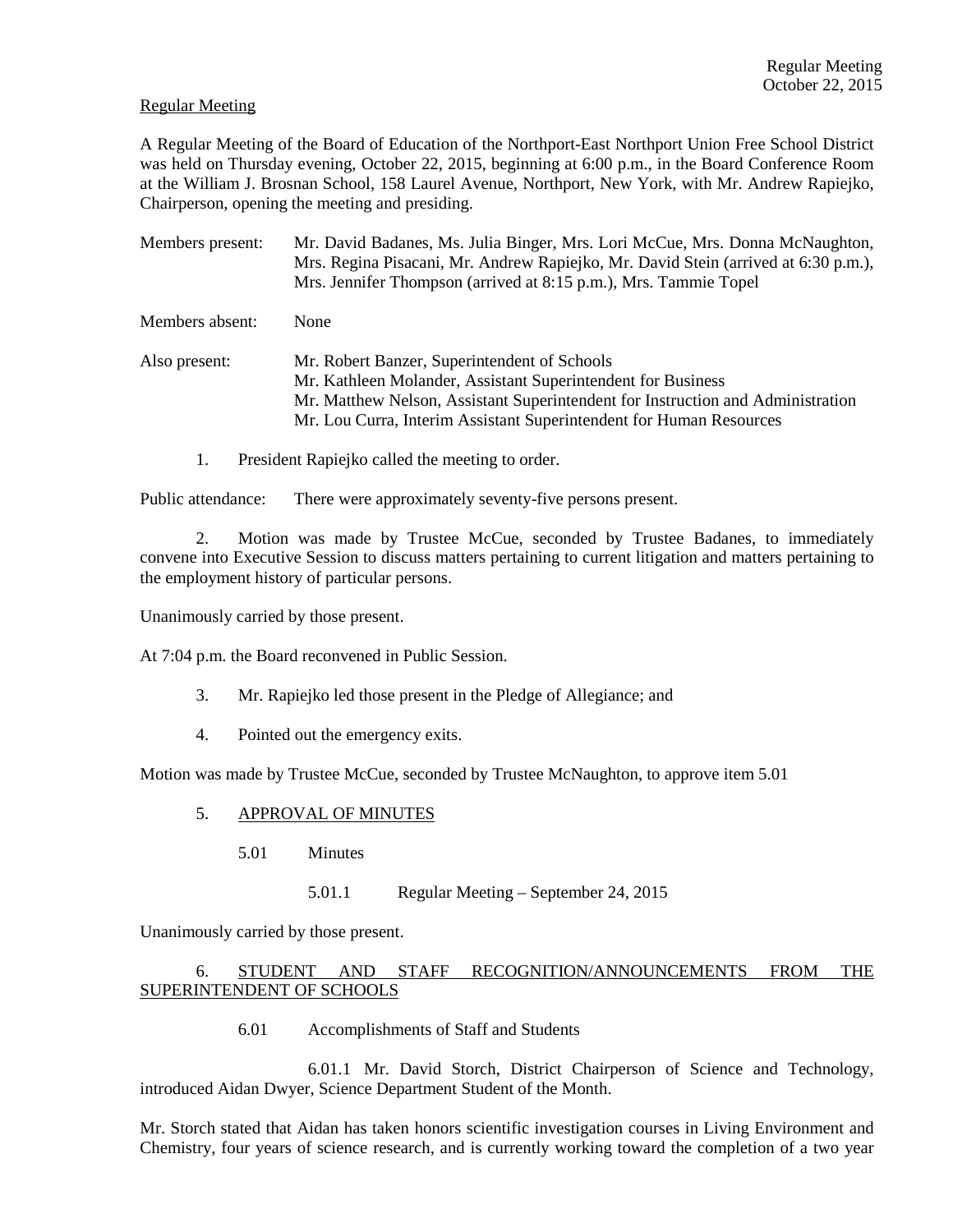sequence in IB Physics at the Higher Level. Aidan's science research accomplishments parallel that of a graduate student in university study. This past May at the Intel International Science and Engineering Fair Aidan was selected as a recipient of a full scholarship to Drexel University, a prize only given to 10 Intel ISEF students. He was also selected as a  $3<sup>rd</sup>$  place winner in the category of Energy.

Mr. Storch noted that Aidan has discussed his science project with President Barack Obama at the White House Science Fair; was featured in a news article in an interview with CNN; talked at a Proctor and Gamble conference; is featured in a GE/Focus Forward documentary film titled "The Secret of Trees' at the American Museum of Natural History; presented his research at a PopTech conference in Maine and at the World Future Energy Summit in Abu Dhabi, among many other accomplishments.

Mr. Storch stated that Aidan is a remarkable scientist, entrepreneur and inventor and his research and accomplishments will serve as an inspiration to all Northport-East Northport students for many years to come.

President Rapiejko and Superintendent Banzer presented Aidan with a commendation from the Board and congratulated him on his fine accomplishments.

 6.01.2 Mr. David Storch, District Chairperson of Science and Technology, introduced Alexander Johnson, Technology Department Student of the Month

Mr. Storch stated that Alex is a bright and self-motivated young man with an outstanding sense of integrity. Over the past four years Alex has taken an astounding ten different technology courses achieving mastery in each one. His coursework in technology education includes all four Project Lead the Way engineering courses, a full suite of courses in the Academy of Information Technology, and IB Design Technology. Alex currently is challenging AP Calculus and AP Physics as he considers a major in electrical engineering at Rochester Institute of Technology.

Alex's hard work and persistence in all his STEM courses exemplify his strong work ethic and desire to succeed as a future engineer. His IB Design Technology independent project was particularly noteworthy and included a working prototype of an ingenious compact skateboard that can collapse into a student backpack. Mr. Storch noted that Alex demonstrates a level of poise and sensitivity that is the personification of a scholar and a gentleman. He has the ability to comprehend complex concepts quickly and with ease.

Mr. Storch stated that Aidan not only excels in the technology education classroom, but has fully engaged in the department's extra-curricular opportunities as well. He has been a seminal member and driving force in Northport High School's Robotics Team 5099 and is the Technology Honor Society President.

President Rapiejko and Superintendent Banzer presented Alex with a commendation from the Board and congratulated him on his fine accomplishments.

 6.01.3 Ms. Trish McGrane, Transportation Supervisor, recognized bus driver Claudia Saltos who won the Suffolk County Bus Rodeo

 6.01.4 Mr. Sean Boylan and Mr. Anthony Ferrandino, Drug and Alcohol Task Force Advisors, honored the students who marched in the Cow Harbor Day Parade with the Drug and Alcohol Task Force and presented an update on the activities of the Drug and Alcohol Task Force.

 6.01.5 Governor Andrew Cuomo declared the week of October 26 – October 30, 2015 School Board Recognition Week. The Governor declared this week to commend school board members for their dedicated service to the children of New York State. The nine members of the Board received commendations from Western Suffolk BOCES and the Northport-East Northport School District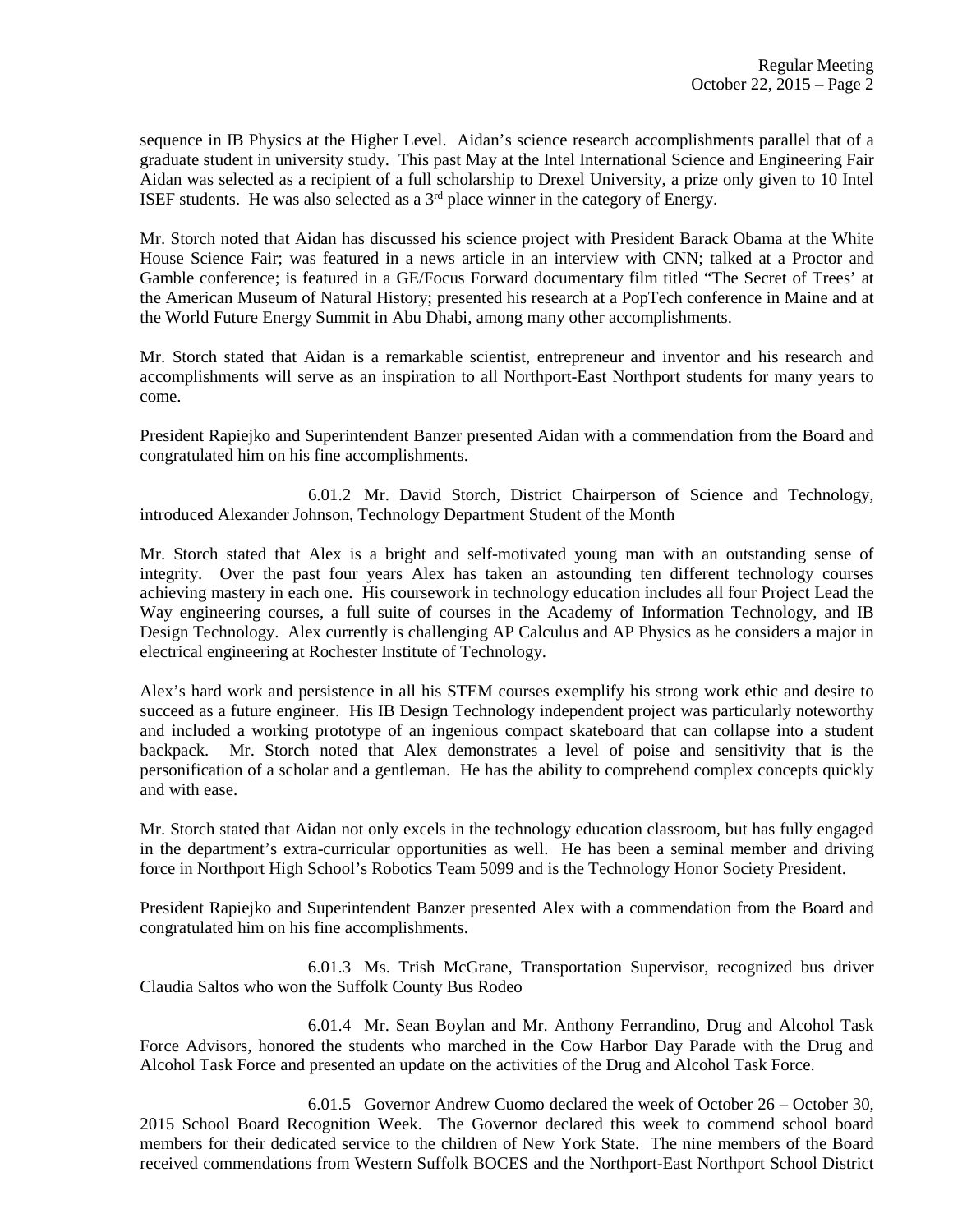and PTA Council.

6.02 President Rapiejko reviewed the upcoming meetings of November 5<sup>th</sup>, November  $19<sup>th</sup>$ , and December  $10<sup>th</sup>$ .

Superintendent Banzer thanked the community and administration for bearing with the possibility of a bus strike by the Baumann employees and stated that pending a positive vote that this will be behind us for a long time.

Mr. Banzer stated that the process of finding a high school principal is continuing with another round of interviews this week.

# 7. COMMUNICATIONS

There were no communications to the Board requiring Board action.

# 8. PUBLIC COMMENT/PARTICIPATION

Name Comment

Carl Litt Requested that the contracts on the agenda for Board approval state a subject matter Resident and the cost of the service.

# 9. SPECIAL REPORTS

 9.01 Annual Report of the Independent Auditor, prepared by Cullen & Danowski, LLP, for the year ended June 30, 2015 – Mr. Peter Rodriguez presenting

Mr. Rodriguez stated that his firm audited the financial statements of the Northport-East Northport Union Free School District for the year ended June 30, 2015. Management's responsibility is for the preparation and fair presentation of the financial statements in accordance with accounting principles generally accepted including the design, implementation, and maintenance of internal controls. The Auditor's responsibility is to express an opinion on the financial statements based on the audit conducted in accordance with generally accepted auditing standards and the standards applicable to financial audits contained in Government Auditing Standards, issued by the Comptroller General of the United States. Mr. Rodriguez stated that they gather enough evidence to express an opinion. Mr. Rodriguez stated that the District's financial statements for the year ended June 30, 2015 received an unmodified opinion, free of material misstatements. An unmodified opinion is the highest opinion which represents that there are no material weaknesses. Mr. Rodriguez stated that his firm performed a single audit on federal grants and also expressed an unmodified opinion with no instances of noncompliance with grants, laws and regulations. The District's Extraclassroom Activity Funds received a qualified opinion. Mr. Rodriguez noted that the students do not keep enough records to audit cash receipts. A management letter was issued with comments on the prior year's follow-up and comments to help with the control structure. Mr. Rodriguez noted that the District received all clean opinions with positive reports.

Trustee McCue, Audit Committee Chairperson, stated that the Audit Committee, at their last meeting, recommended that the Board accept the report.

 9.02 Motion was made by Trustee McCue, seconded by Trustee McNaughton, to accept the Annual Report of the Independent Auditor, prepared by Cullen & Danowski, LLP, for the year ended June 30, 2015.

Unanimously carried by those present.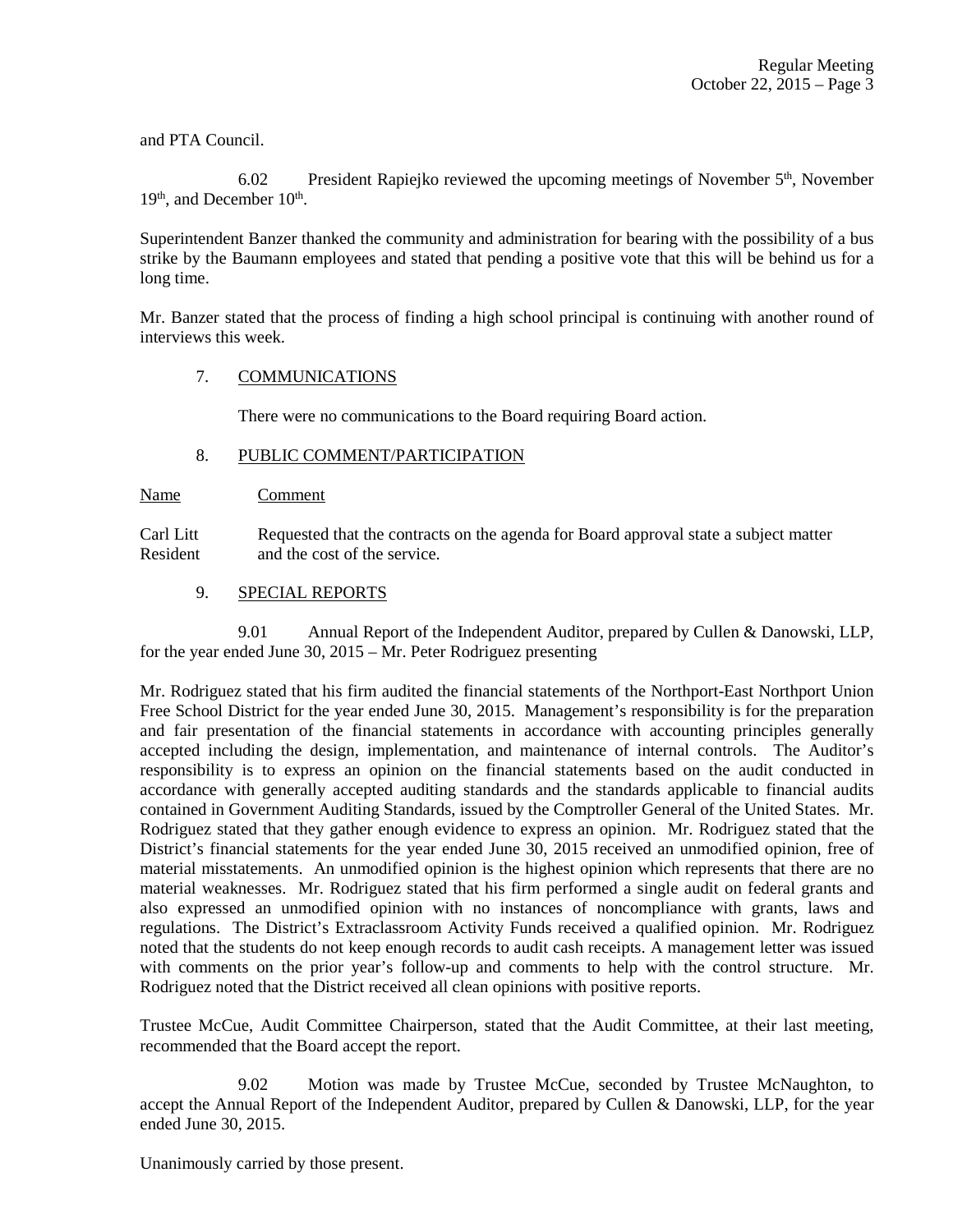# 9.03 Presentation on APPR, Common Core and Assessments – Superintendent Banzer

presenting

Mr. Banzer reviewed the Reform Agenda fundamentals: adopting internationally-benchmarked standards and assessments that prepare students for success in college and the workplace; building instructional data systems that measure student success and inform teachers and principals how they can improve their practice; recruiting, developing, retaining, and rewarding effective teachers and principals; and turning around the lowest-achieving schools. Currently the ELA  $&$  Math Common Core Standards have been adopted and implemented, the Social Studies Standards were adopted; and the Science Standards are under review. Mr. Banzer reviewed the shifts in ELA/literacy and Mathematics, and the District's communication and outreach to parents, administrators, teachers and PTAs regarding the ELA and Math Common Core shifts.

The New York State K-12 Social Studies Framework integrates Common Core Standards and National Social Studies Standards. The "shifts" in instruction mirror those in ELA (using information text as evidence to support or refute a thesis). The "shifts" are designed to help students develop the skills necessary of 21<sup>st</sup> Century college, career and citizenship standards. The changes in curriculum and instruction are being phased in now K-12. The current grade 8 cohort will be the first to sit for new assessments.

The current science standards (1996) were scheduled for review during the 2011-12 school year as part of the New York State Board of Regent's Standards Review Initiative. The New York State Education Department strategically timed this review process and adoption to align with the development of the Next Generation Science Standards (NGSS). A steering committee was formed in August 2014 and a Science Standards Writing Team began work in earnest September 2014 – September 2015. A public survey is currently being developed to gather stakeholder feedback on a new set of P-12 NYS science learning standards. Adoption of a 5-year strategic plan is anticipated in 2016.

The New York State Education Commissioner is reviewing the Common Core ELA & Math Standards with a website which will let the public weigh in on Common Core. The Site will go live Wednesday, October  $21<sup>st</sup>$ , and remain open through the end of the calendar year. An advisory group made up of stakeholders will review the survey results and suggest changes to the standards.

Amid growing boycotts of standardized tests, Governor Cuomo named members to a Common Core task force to conduct a "top to bottom review" of the state's academic standards, curriculum and exams.

Mr. Banzer reviewed the following assessment changes: 3-8 Math and ELA Assessments will have less questions in 2015-2016; NYSED insists on greater input by teachers in the test development process; Questar was awarded test development contract for 3-8 Math and ELA assessments and will replace Pearson for the 2016-2017 school year; computer based testing to be field testing.

Mr. Banzer reviewed the changes to the Teacher/Principal APPR. Education Law §3012c was replaced with Education Law §3012 d as part of the 2015 NYS Budget. The law provided NYSED & Commissioner some decision making authority which creates some flexibility for district. It required the district to negotiate new APPR by November 15, 2015 unless the district applies for and receives a hardship waiver extending the deadline. Mr. Banzer noted that the District submitted the first hardship waiver which has been approved. The waiver is for four months but the District can apply again for further extension. The District must demonstrate good faith bargaining effort with teachers and principals.

Mr. Banzer reviewed the APPR under §3012 d. It requires the following student performance measure: 4- 8 teachers require state provided student growth scores and a backup Student Learning Objective (SLO) is required. All other teachers require at least one SLO and a backup SLO is optional. In either case, the assessment used in the SLO must be approved by SED. The Board of Regents sets weights of SLOs,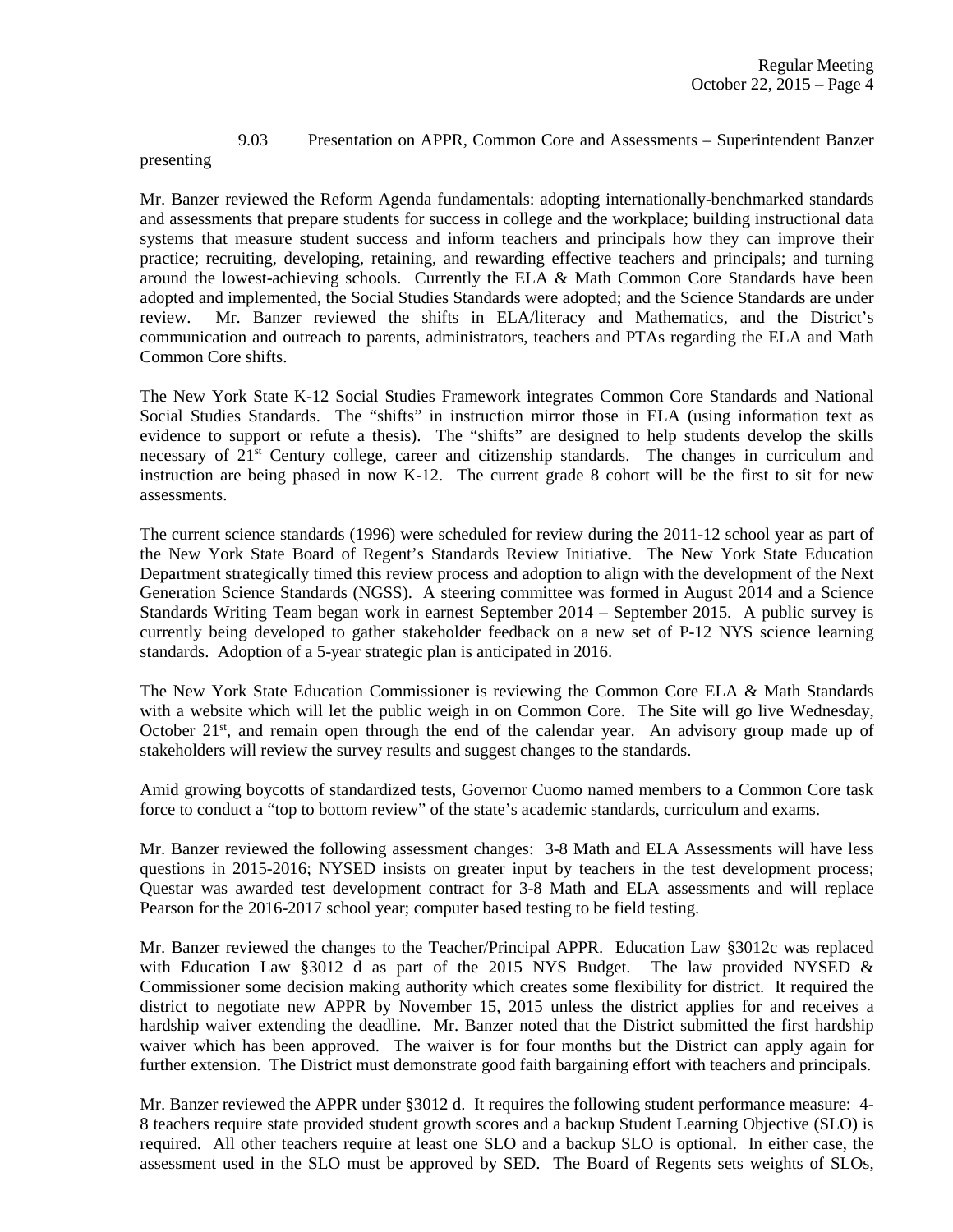Score is between 0-20 per Commissioner's regulations, and overall student performance ratings are predetermined. The APPR under §3012 d including the following Teacher Observations: A minimum of two observations are required; one by a principal or other trained administrator, another by an impartial independent trained evaluator, one observation must be unannounced, and video observations are permitted if negotiated. Teacher practice rubric must be approved by state and locally negotiated. The current practice rubric (Danielson) stays in place until list is released. The requirements for evaluator training remain in place. The overall teacher performance is based on the following: Each observation uses a 1-4 rubric scale, producing an overall score between 1-4. Overall score is determined using a weighted average between 1-4 of all observations. Weight of principal observation is weighted no less than 80% and no more than 90%. Weight of independent observation is weighted no less than 10% and no more than 20%.

The Board thanked Mr. Banzer for his very informative report.

# 10. SUPERINTENDENT'S REPORT, GENERAL – FOR BOARD ACTION

Motion was made by Trustee McCue, seconded by Trustee Topel, to approve items 10.01 through 10.03, including the addendum 10.01 Personnel Actions Report.

 10.01 Approving the Personnel Actions Report dated October 22, 2015, attached and made part of the official minutes.

10.02 Approving the following resolution:

 "WHEREAS, the Northport-East Northport Union Free School District has met the criteria set forth in the application for an APPR Hardship Waiver promulgated by the State Education Department;

 WHEREAS, for the reasons set forth in the APPR Hardship Waiver application, the District is unable to meet the statutory deadline requiring implementation of an APPR Plan compliant with Education Law §3012-d;

 NOW, THEREFORE, BE IT RESOLVED, that the Board of Education hereby approves and ratifies the District's October 14, 2015 submission of the APPR Hardship Waiver application to the State Education Department;

 BE IT FURTHER RESOLVED, that the Board hereby ratifies the execution of the application by the Superintendent of Schools and the Board President."

10.03 Approving the following resolution:

 "RESOLVED, that the Board of Education of the Northport-East Northport Union Free School District, at its regular meeting on October 22, 2015, hereby takes action to approve the following:

The Annual Professional Performance Review (APPR) regulations of the Board of Regents provides that, in order to be certified as lead evaluators, administrators must be trained in the following nine elements:

- 1. The New York State Teaching Standards, and their related elements and performance indicators or Interstate School Leaders Licensure Consortium Standards and their related functions;
- 2. Evidence-based observation techniques that are grounded in research;
- 3. Application and use of the student growth percentile model and the value-added growth model as defined in 8 NYCRR §30-2.2;
- 4. Application and use of the State-approved teacher rubric used in the evaluations of teachers including training on the effective application of such rubric to observe a teacher's practice;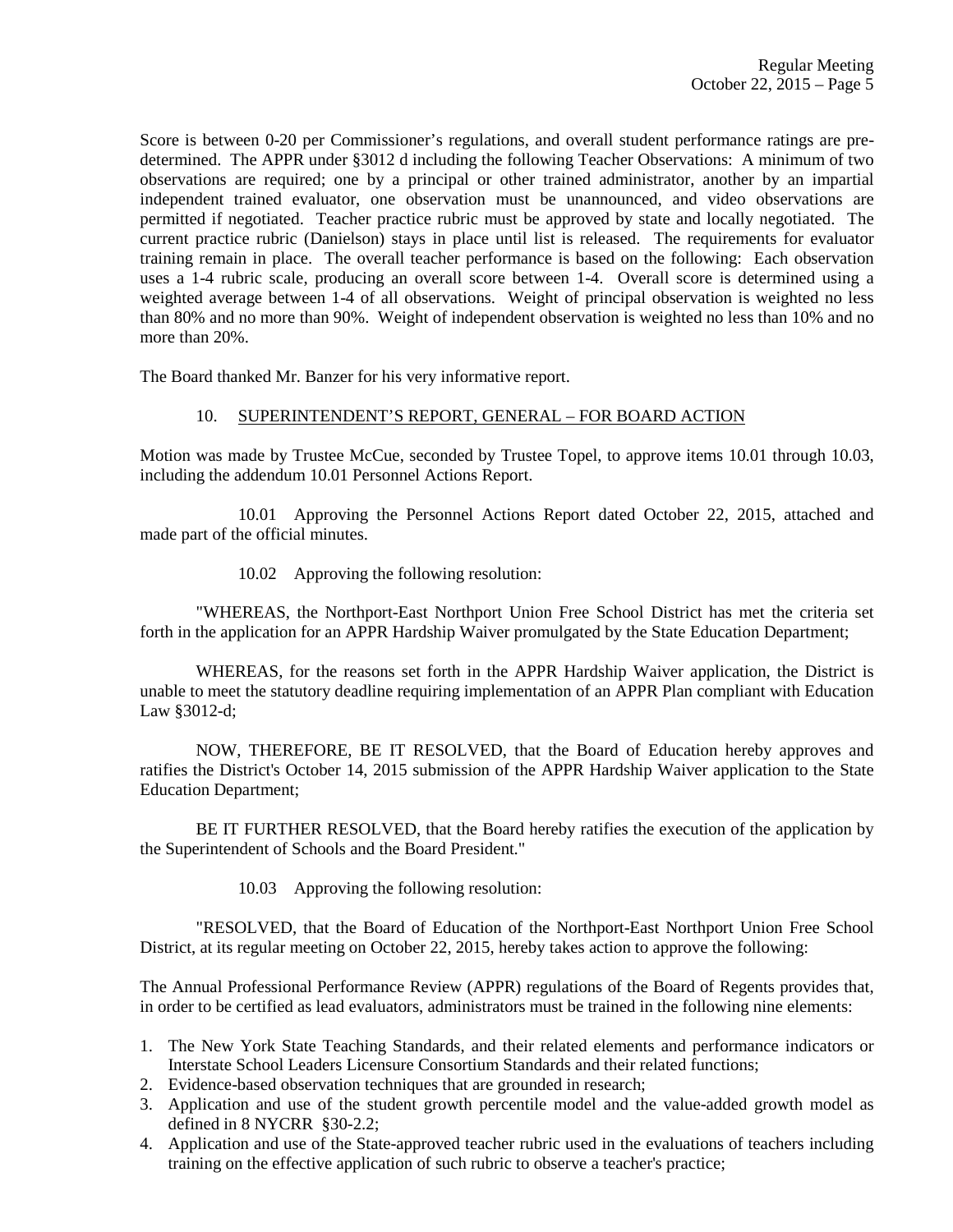- 5. Application and use of the assessment tools that the Northport-East Northport Union Free School District utilizes to evaluate its teachers;
- 6. Application and use of the State-approved locally selected measures of student achievement used by the Northport-East Northport Union Free School District to evaluate its teachers;
- 7. Use of the Statewide Instructional Reporting System;
- 8. The scoring methodology utilized by the State Education Department and the Northport-East Northport Union Free School District to evaluate a teacher under 8 NYCRR Subpart 30-2, including;
	- a) how scores are generated for each subcomponent and the composite effectiveness score of teachers or principals, and
	- b) application and use of the scoring ranges prescribed by the Commissioner for the four designated rating categories used for the overall rating of teachers or principals and their subcomponent ratings; and
- 9. Specific considerations in evaluating teachers and principals of English language learners and students with disabilities.

The following administrators have participated in either the Lead Evaluator Training or the Lead Evaluator Recertification Training provided by the Western Suffolk BOCES this school year, which included the required components, and are considered to be Certified Lead Evaluators for the 2015-2016 school year:

Lead Evaluator Training (October 7 & 8, 2015):

Catherine Silletti, Sean Hurley, David Storch, Tara Gaiss, Robin Rann, Patricia Essenfeld, Lori Beekman, Daniel Danbusky

Lead Evaluator Recertification Training (October 14 or 15, 2015):

Pasquale DeStefano, Jeffrey Haubrich, Timothy Hoss, Michael Genovese, Irene McLaughlin, Izzet Mergen, Paul Klimuszko, Shannon Dantuono, Denise Keenan, Cynthia Fitzgerald, Daniel McKeon, Allyson Giaimo, Sabina Larkin, Thomas Harrison, Chelsea Brown, Karrie Kruger, Christina Pulaski, Jennifer Nesfield, Judy Proscia, Patricia Schmitt"

Vote on Trustee McCue's motion to approve items 10.01 through 10.03 was unanimously carried.

Motion was made by Trustee McNaughton, seconded by Trustee Stein, to approve item 10.04

- 10.04 Receiving for a second reading and adopting the following policies:
	- 10.04.1 Policy #8140 "Unsafe School Transfer Choice" 10.04.2 Policy #8630 – "Computer Resources and Data Management"
	- 10.04.3 Policy #6415 "Wire Transfers"

Unanimously carried.

Motion was made by Trustee Thompson, seconded by Trustee Pisacani, to approve all items under 11.

#### 11. SUPERINTENDENT'S REPORT, FINANCIAL – FOR BOARD ACTION

11.01. Approving the following resolution:

 "BE IT RESOLVED, that the Board of Education hereby gratefully accepts a donation of \$12,480 from Northport-East Northport residents whose names are more fully set forth in the attached document, for the purpose of covering the cost of the 6th Grade Field Trip to Captree State Park and Fire Island Lighthouse on September 28 and 29, 2015 and increase the 2015-2016 budget code A2060.4900.00.2804 by \$12,480 for this purpose.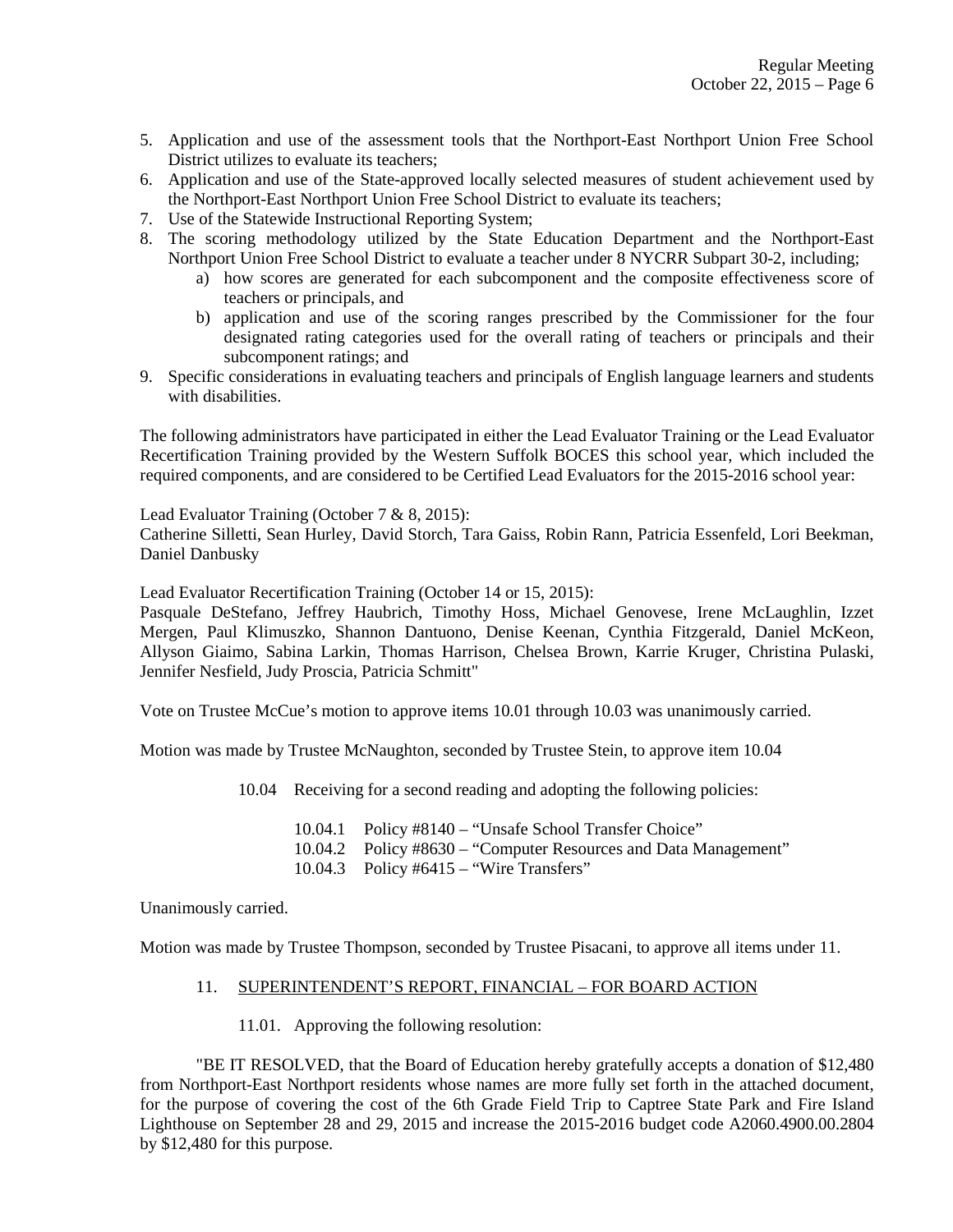BE IT RESOLVED, that the Board of Education hereby approves an increase in the revenue code A2705 of the 2015-2016 budget by \$12,480 with the understanding that this increase in revenue is the result of donations from Northport-East Northport residents."

11.02 Approving the following resolution:

"BE IT RESOLVED, that the Board of Education hereby gratefully accepts a donation of \$7,043.40 from the Northport Middle School Student Activity Account, for the purpose of students attending the Western Suffolk BOCES Great South Bay Investigation field trip on September 22, 24 and 25, 2015 and increase the 2015-2016 budget code A2060.4900.00.2804 by \$7,043.40 for this purpose.

 BE IT RESOLVED, that the Board of Education hereby approves an increase in the revenue code A2705 of the 2015-2016 budget by \$7,043.40 with the understanding that this increase in revenue is the result of donations from the Northport Middle School Activity Account."

11.03 Approving the following resolution:

 "BE IT RESOLVED, that the Board of Education hereby gratefully accepts a donation of \$250 from the Long Island Arts Alliance, in order to defray the cost of transportation for the Northport High School Introduction to Dance trip to New York City for the 2015-2016 school year and increase the 2015- 2016 budget code A2110.4161.30.2903 by \$250 for this purpose.

 BE IT RESOLVED, that the Board of Education hereby approves an increase in the revenue code A2705 of the 2015-2016 budget by \$250 with the understanding that this increase in revenue is the result of a donation from the Long Island Arts Alliance."

11.04 Approving the following resolution:

 "BE IT RESOLVED, that the Board of Education hereby gratefully accepts a donation of \$1,155 from Northport-East Northport residents whose names are more fully set forth in the attached document, for the purposes of covering the cost of transportation for the Northport High School Urban Studies class field trips on October 1 and October 7, 2015 and increase the 2015-2016 budget code A2110.4161.30.2903 by \$1,155 for this purpose.

 BE IT RESOLVED, that the Board of Education hereby approves an increase in the revenue code A2705 of the 2015-2016 budget by \$1,155 with the understanding that this increase in revenue is the result of donations from Northport-East Northport residents."

 11.05 Approving a Consultant Agreement between the Board of Education of the Northport-East Northport Union Free School District and David Levine (NMS)

 11.06 Approving a Supplementary Education Services Agreement between the Northport-East Northport Union Free School District and Jay M. Siegel, Esq. (HR)

 11.07 Approving a Supplementary Education Services Agreement between the Northport-East Northport Union Free School District and DLG Music Inc. (Music)

 11.08 Approving a Supplementary Education Services Agreement between the Northport-East Northport Union Free School District and Pinto/Huntington Village Therapy (SSS)

 11.09 Approving a Supplementary Education Services Agreement between the Northport-East Northport Union Free School District and Training Wheels Group LLC (SSS)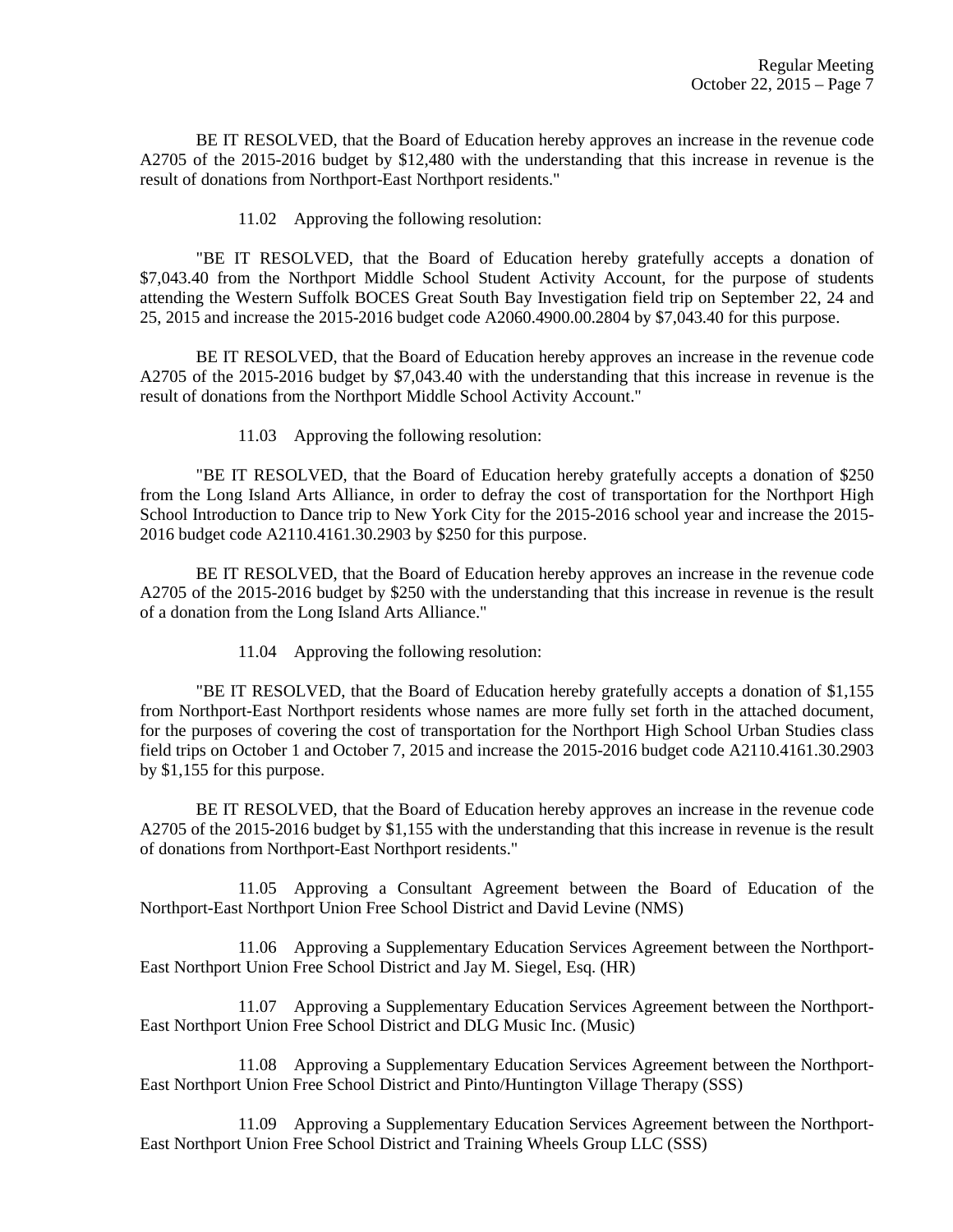11.10 Approving a Supplementary Education Services Agreement between the Northport-East Northport Union Free School District and Gerald Cooney/Jack of All Trades, LLC (SSS)

 11.11 Approving a Supplementary Education Services Agreement between the Northport-East Northport Union Free School District and David J. Flood/DJF Events, Inc. (SSS)

 11.12 Approving a Group Reservation between the Nassau County Department Parks, Recreation and Museums, Garvies Point Museum and Preserve and the Northport-East Northport Union Free School District (FAS)

 11.13 Approving a Supplementary Education Services Agreement between the Northport-East Northport Union Free School District and Kym Laube/Hugs, Inc. (SSS)

 11.14 Approving a Supplementary Education Services Agreement between the Northport-East Northport Union Free School District and Lara Hunter, LCSW/Stony Brook University-Student Health Services (SSS)

11.15 Approving the following resolution:

 "WHEREAS, the Boys of Summer Baseball League would like to donate the labor and materials necessary to install an irrigation system and complete renovation work at the Northport High School baseball field (the "Project"); and

 WHEREAS, the Boys of Summer Baseball League has represented that it has engaged the services of a licensed and insured landscaping company to furnish all labor and materials necessary for the completion of the work at the sole cost and expense of the Boys of Summer Baseball League; and

 WHEREAS, the Board of Education of the Northport-East Northport Union Free School District is desirous of accepting the donation at the Northport High School varsity baseball field.

 NOW, THEREFORE, BE IT RESOLVED that the Board of Education of the Northport-East Northport Union Free School District hereby accepts the donation subject to the preparation of a written agreement

 BE IT FURTHER RESOLVED that the Board of Education authorizes the Board President to execute any and all agreements and documents necessary to allow for the commencement of the project."

Vote on Trustee Thompson's, motion to approve all items under 11. was unanimously carried.

#### 12. SUPERINTENDENT'S REPORT – FOR INFORMATION ONLY

- 13. UNFINISHED BUSINESS
- 14. NEW BUSINESS
- 15. ADJOURNMENT

Motion was made by Trustee McCue, seconded by Trustee Topel, to adjourn the meeting.

Unanimously carried.